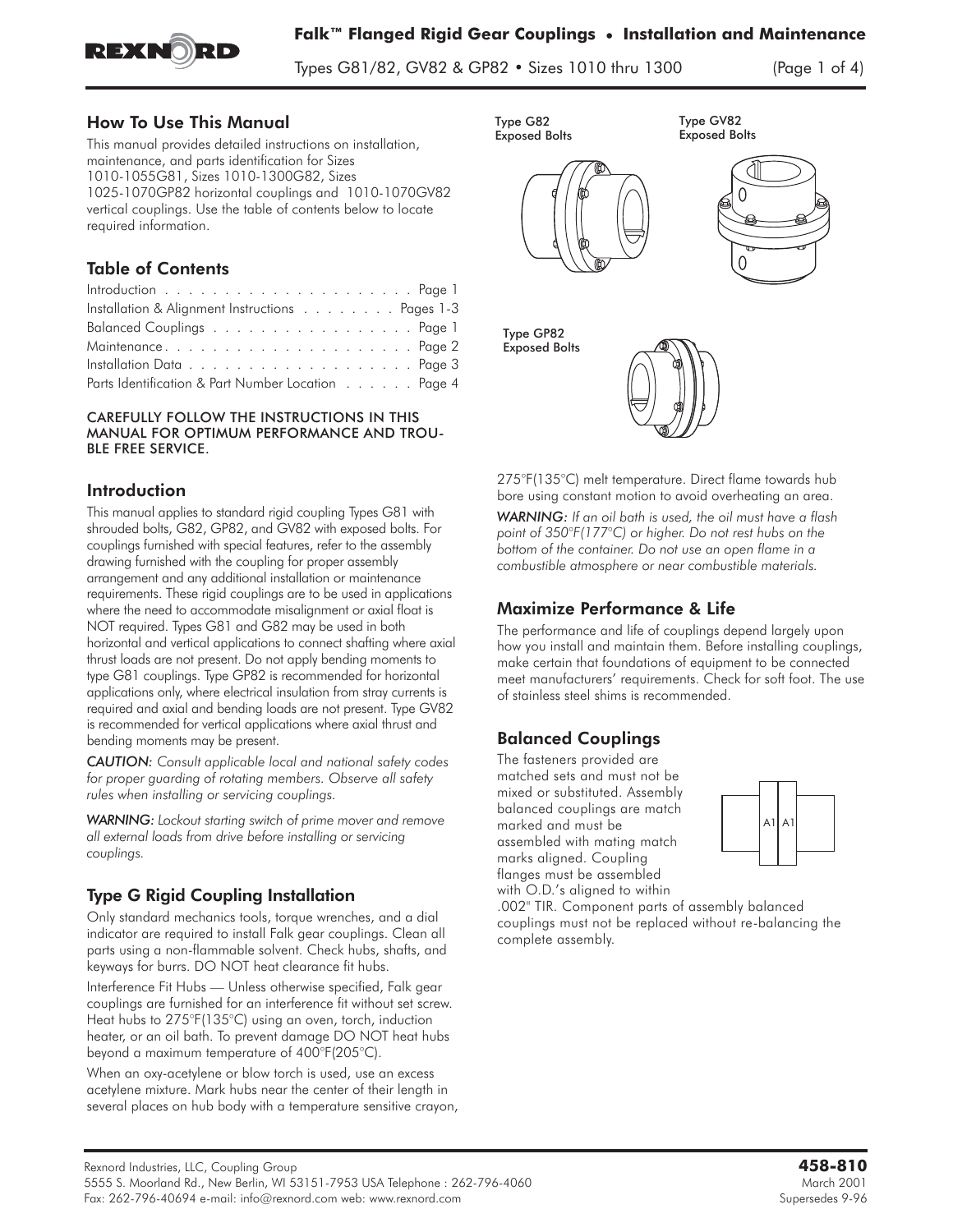

 $\sum_{i=1}^n$  of  $\sum_{i=1}^n$ 

### 1 — Drill Pilot Hole (Type GV82 Only)



If the GV82 hubs were not supplied with a dowel pin pilot hole, drill hole using D and U dimensions specified in Table 1, Page 3.

### 2 — Mount Rigid Hubs



NOTE:<br>FLUSH HERE

Mount rigid hubs so that the hub counterbore face is flush with the shaft end as illustrated above. Allow hubs to cool.

### 3 — Drill for and Fit Dowel Pin (Type GV82 Only)



Using pilot hole, drill and ream through each hub and shaft assembly to dowel hole diameter specified in Table 1, Page 3. Drive dowel pin into hole, (cool pin to aid assembly). Stake to lock dowel at both ends.

#### 4 — Install Register Ring (Size 1080 & Larger)



Position register ring into counterbore of either rigid hub.

5 — Insert Insulator Parts (Type GP82 only) & Join Rigid Hubs



Type G81, Sizes 1010-1055 and G82 & GV82, Sizes 1010-1070 — Bring rigid hubs together. Install fasteners into holes and tighten only enough to hold hubs in place. Check runout on rigid hub flange O.D.'s with a dial indicator and true up within .002" TIR (total indicator reading). Torque fasteners to the value specified in Table 1, Page 3.

Type GP82, Sizes 1025-1070 — Insert insulator bushings into flange holes of both hubs. Bring hubs together to the "X" distance. Check runout on rigid hub flange O.D.'s with a dial indicator and true up within .002" TIR (total indicator reading). Insert insulator center plate between flange faces and assemble fasteners with insulator washers. Use only fasteners furnished with the coupling. Make sure there are no gaps between hub faces and insulator center plate. IMPORTANT: Tighten fasteners to torque specified in Table 1.

Type G81/82 & GV82, Sizes 1080-1300 — Carefully guide the G82 hub counterbore onto the register ring. Check to make sure that the flange faces are seated all the way around the coupling. Install and torque fasteners to the value specified in Table 1, Page 3.

#### **Maintenance**

Whenever the equipment is down for general maintenance or service, recheck the tightening torque of the flange fasteners. Tighten the fasteners if necessary. For extreme or unusual operating conditions, check coupling more frequently.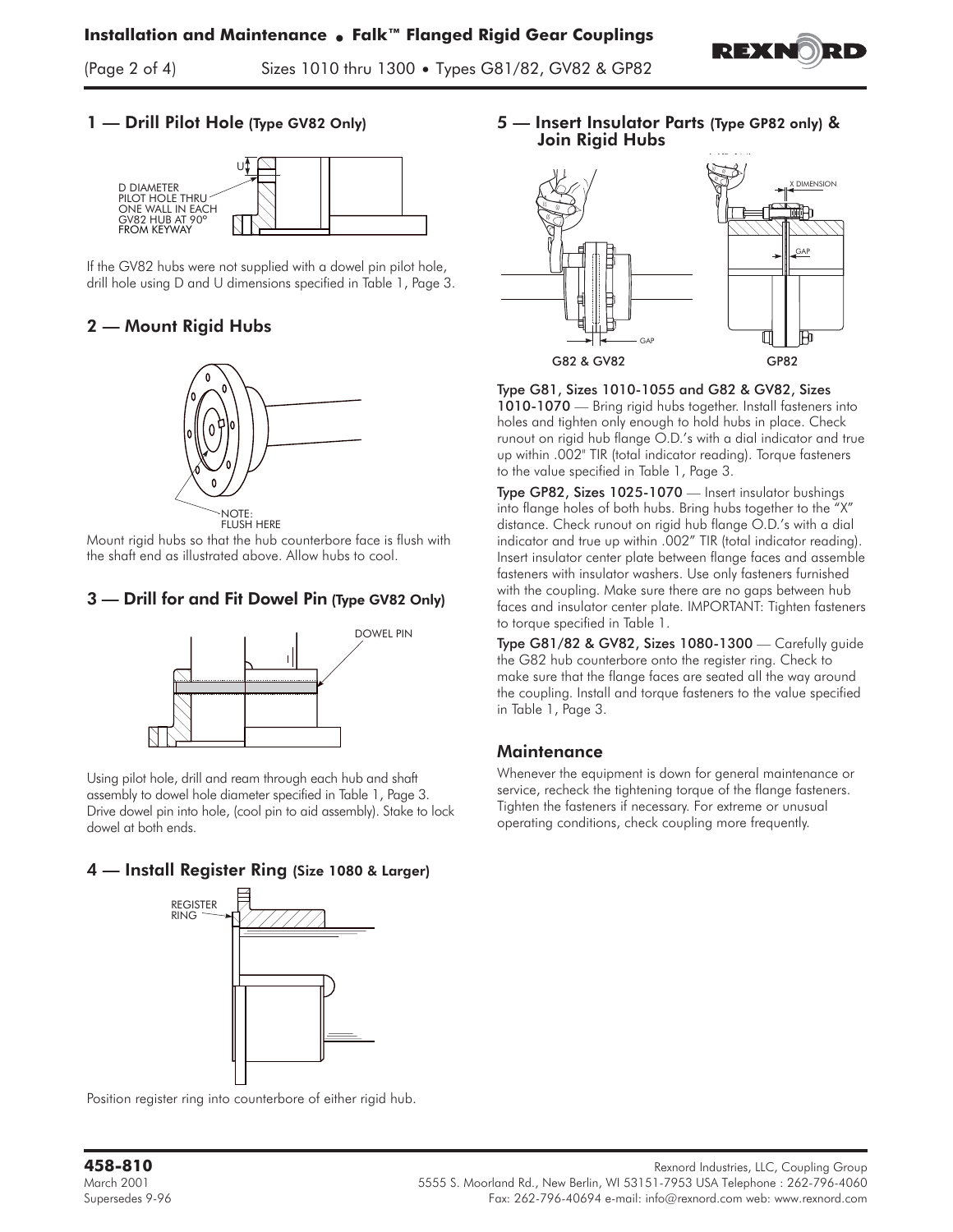

Types G81/82, GV82 & GP82 • Sizes 1010 thru 1300 (Page 3 of 4)

|  |  |  |  |  | TABLE 1 — Installation Data — Dimensions – Inches (Metric – mm)) |  |
|--|--|--|--|--|------------------------------------------------------------------|--|
|--|--|--|--|--|------------------------------------------------------------------|--|

|                                  | <b>Size 1010 thru 1070</b>                               |                |                     |                       |                       |                                    |                   |                        |                        |                     |                   |                                   |                        |                        |                   |                        |                                              |
|----------------------------------|----------------------------------------------------------|----------------|---------------------|-----------------------|-----------------------|------------------------------------|-------------------|------------------------|------------------------|---------------------|-------------------|-----------------------------------|------------------------|------------------------|-------------------|------------------------|----------------------------------------------|
|                                  | <b>Coupling Size</b>                                     |                | 1010                | 1015                  | 1020                  | 1025                               |                   | 1030                   | 1035                   | 1040                |                   | 1045                              | 1050                   | 1055                   |                   | 1060                   | 1070                                         |
| G81/G82 &<br><b>GV82</b>         | Gap - Shaft<br><b>Separation</b>                         |                | .200<br>(5,08)      | .200<br>(5,08)        | .200<br>(5,08)        | .200<br>(5,08)                     |                   | .200<br>(5,08)         | .200<br>(5,08)         | .320<br>(8, 13)     |                   | .320<br>(8, 13)                   | .400<br>(10, 16)       | .400<br>(10, 16)       | .520<br>(13, 21)  |                        | .660<br>(16, 76)                             |
| <b>GV82</b>                      | "D" Pilot Hole<br><b>Diameter</b>                        |                | .344<br>(8, 74)     | .469<br>(11, 91)      | .719<br>(18, 26)      | .938<br>(23, 83)                   | 1.062<br>(26, 97) |                        | 1.188<br>30,18         | 1.312<br>(33, 32)   | 1.438<br>(36, 53) |                                   | 1.688<br>(42, 88)      | 1.688<br>(42, 88)      | 1.938<br>(49, 23) |                        | 1.938<br>(49, 23)                            |
|                                  | $^{\prime\prime}$<br>.38<br>(9,7)<br><b>Dimension</b>    |                |                     | .50<br>(12,7)         | .75<br>(19,1)         | 1.00<br>(25, 4)                    |                   | 1.12<br>(28, 4)        | 1.25<br>(31, 8)        | 1.38<br>(35,1)      |                   | 1.50<br>1.75<br>(38,1)<br>(44, 5) |                        | 1.75<br>(44, 5)        | 2.00<br>(50, 8)   |                        | 2.00<br>(50, 8)                              |
|                                  | Dowel                                                    |                | .3740<br>3745       | .4990<br>.4995        | .7490<br>.7495        | .9990<br>.9995                     |                   | 1.1240<br>1.1245       | 1.2490<br>1.2495       | 1.3740<br>1.3745    |                   | 1.4990<br>1.4995                  | 1.7490<br>1.7495       | 1.7490<br>1.7495       |                   | 1.9990<br>1.9995       | 1.9990<br>1.9995                             |
|                                  | Hole Dia.                                                |                | (9,500)<br>(9, 512) | (12, 675)<br>(12,687) | (19, 025)<br>(19,037) | (25, 375)<br>(25, 387)             |                   | (28, 550)<br>(28, 562) | (31, 725)<br>(31, 737) | (34,900)<br>34,912) |                   | (38, 075)<br>(38,087)             | (44, 425)<br>(44, 437) | (44, 425)<br>(44, 437) |                   | (50, 775)<br>(50, 787) | (50, 775)<br>(50, 787)                       |
| <b>GP82</b>                      | ''X''<br><b>Dimension</b>                                | .              |                     | .                     | $\ldots$              | .125<br>(3, 18)                    |                   | .125<br>(3, 18)        | .125<br>(3, 18)        | .125<br>(3, 18)     |                   | .125<br>(3, 18)                   | .125<br>(3, 18)        | .125<br>(3, 18)        |                   | .125<br>(3, 18)        | .125<br>(3, 18)                              |
|                                  | Gap-Shaft<br><b>Separation</b>                           | $\ldots$       |                     | $\cdots$              | $\cdots$              | .335<br>.335<br>(8, 51)<br>(8, 51) |                   |                        | .335<br>(8, 51)        | .455<br>(11, 56)    |                   | .455<br>(11, 56)                  | .535<br>(13, 59)       | .535<br>(13, 59)       |                   | .655<br>16,64)         | .795<br>(20, 19)                             |
| G81                              | <b>Fastener</b><br><b>Torque</b><br>Ib-in (Nm)           | 108<br>(12)    |                     | 372<br>(42)           | 372<br>(42)           | 900<br>(102)                       |                   | 900<br>(102)           | 1800<br>(203)          | 1800<br>(203)       |                   | 1800<br>(203)                     | 3000<br>(339)          | 3000<br>(339)          |                   | .                      | .                                            |
|                                  | Wrench<br>.250<br>Size                                   |                | .375                | .375                  | .500                  |                                    | .500              | .625                   | .625                   |                     | .625              | .750                              | .750                   | $\cdots$               |                   | $\cdots$               |                                              |
| G82 &                            | <b>Fastener</b><br><b>Toraue</b><br>lb-in (Nm)           | 108<br>(12)    |                     | 372<br>(42)           | 900<br>(102)          | 1800<br>(203)                      | 1800<br>(203)     |                        | 3000<br>(339)          | 3000<br>(339)       | 3000<br>(339)     |                                   | 3000<br>(339)          | 3000<br>(339)          |                   | 3000<br>(339)          | 3000<br>(339)                                |
| <b>GV82</b>                      | Wrench<br><b>Size</b>                                    | .250           |                     | .375                  | .500                  | .625                               |                   | .625                   | .750                   | .750                | .750              |                                   | .875                   | .875                   |                   | .875                   | 1.000                                        |
| <b>GP82</b>                      | <b>Flange</b><br><b>Fastener</b><br>Torque Ib-in<br>(Nm) | .<br>$\cdots$  |                     | $\cdots$              | 420<br>(47)           |                                    | 420<br>(47)       | 840<br>(95)            | 840<br>(95)            | 840<br>(95)         |                   | 1440<br>(163)                     |                        |                        | 1440<br>163)      | 1800<br>(203)          |                                              |
|                                  | Hex<br><b>Size</b>                                       |                | .                   | .                     | $\cdots$              | .375                               |                   | .375                   | .500                   | .500                |                   | .500                              | .625                   | .625                   |                   | .625                   | .750                                         |
| Size 1080 thru 1300              |                                                          |                |                     |                       |                       |                                    |                   |                        |                        |                     |                   |                                   |                        |                        |                   |                        |                                              |
|                                  | <b>Coupling Size</b>                                     | 1080           | 1090                | 1100                  | 1110                  | 1120                               | 1130              | 1140                   | 1150                   | 1160                | 1180              | 1200                              | 1220                   | 1240                   | 1260              | 1280                   | 1300                                         |
| Gap — Shaft<br><b>Separation</b> |                                                          | .64<br>(16, 3) | .64<br>(16, 3)      | .76<br>(19,3)         | .76<br>(19, 3)        | .76<br>(19, 3)                     | .76<br>(19, 3)    | .76<br>(19, 3)         | .76<br>(19, 3)         | 1.00<br>(25, 4)     | 1.00<br>(25, 4)   | 1.00<br>(25, 4)                   | 1.24<br>(31, 5)        | 1.24<br>(31, 5)        | 1.24<br>(31, 5)   | 1.24<br>(31, 5)        | 1.24<br>(31, 5)                              |
| G82                              | <b>Fastener</b><br><b>Torque</b><br>$Ib$ -ft (Nm)        | 740<br>(1003)  | 1050<br>(1424)      | 1050<br>(1424)        | 1840<br>(2495)        | 1840<br>(2495)                     | 1840<br>(2495)    | 1980<br>(2685)         | 1980<br>(2685)         | 3080<br>(4176)      | 3080<br>(4176)    | 4340<br>(5885)                    | 4340<br>(5885)         | 8250                   | 8250              | 10900                  | 10900<br>(11 186) (11 186) (14 778) (14 778) |
|                                  | <b>Wrench Size</b>                                       | 1.688          | 1.875               | 1.875                 | 2.250                 | 2.250                              | 2.250             | 2.625                  | 2.625                  | 3.000               | 3.000             | 3.375                             | 3.375                  | 4.250                  | 4.250             | 4.625                  | 4.625                                        |